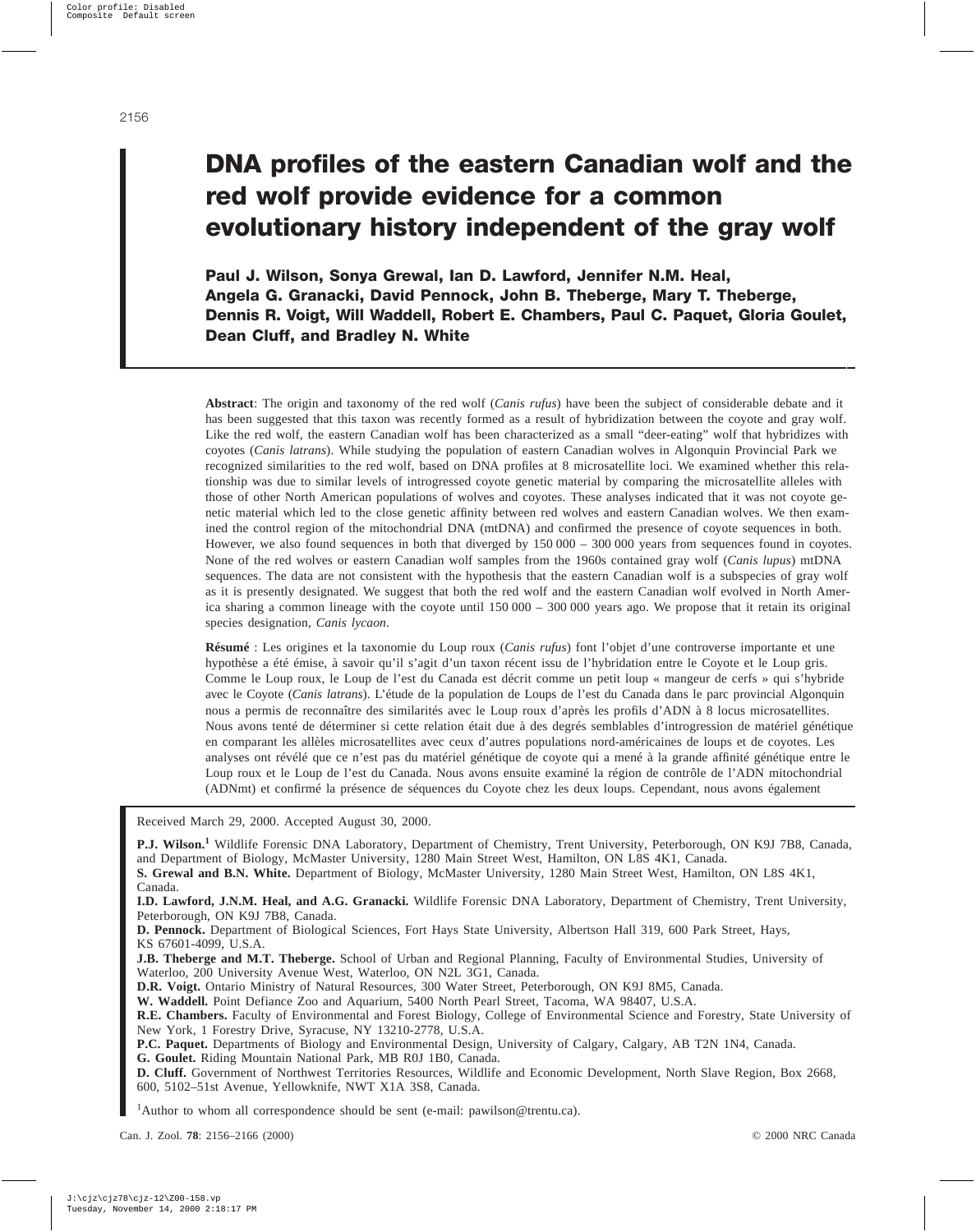trouvé des séquences qui divergent de celles des coyotes par un écart de l'ordre de 150 000 – 300 000 années. Aucun des Loups roux ou des Loups de l'est du Canada échantillonnés au cours des années 1960 ne comptait de séquences d'ADNmt du Loup gris (*Canis lupus*). Les données n'appuient pas l'hypothèse selon laquelle le Loup de l'est du Canada est une sous-espèce du Loup gris, tel qu'on le reconnaît maintenant. Nous croyons que le Loup roux et le Loup de l'est du Canada ont évolué conjointement en Amérique du Nord, suivant une lignée commune avec le Coyote jusqu'à il y a 150 000 – 300 000 ans. Nous proposons de garder au Loup de l'est du Canada son nom scientifique actuel, *Canis lycaon*.

[Traduit par la Rédaction]

## **Introduction**

The origin of the red wolf, *Canis rufus*, has been the subject of considerable debate and controversy. Nowak (1979, 1995) proposed that the species evolved in North America from a wolf-like canid representing a transitional form between a coyote-like ancestor and the gray wolf (*Canis lupus*) that evolved in Eurasia. Contrary to this hypothesis Wayne and Jenks (1991) and Roy et al. (1994, 1996) have suggested that *C. rufus* is not a valid species but the result of recent extensive hybridization between *C. lupus* and coyotes (*Canis latrans*) in the south-central U.S.A. The taxonomic designation of *C. rufus*, like the designations of all North American canids, has been fluid in this century, ranging from less distinct than a subspecies, e.g., *C. lupus* var. *rufus*, to its present species status (Brewster and Fritts 1995). There is general agreement that the red wolf hybridizes with the coyote.

The eastern Canadian wolf, *C. l. lycaon*, like the red wolf, has been the subject of several taxonomic treatments that have moved it from species status, *Canis lycaon*, to its presently accepted status as a gray wolf subspecies (Brewster and Fritts 1995). Eastern North American wolves have been described as among the smallest on the continent since the late 1700s (Goldman 1944), long before any documented arrival of coyotes (*C. latrans*) in the 1900s. As with the red wolf, there is general agreement that *C. l. lycaon* readily hybridizes with the coyote, and studies of mitochondrial DNA (mtDNA) have shown hybridization between wolf populations east of Minnesota with coyotes (Lehman et al. 1991; Wayne and Lehman 1992).

Wolf and coyote populations have been further compared using microsatellite loci (Roy et al. 1994); all coyote populations are closely related, whereas gray wolf populations representing different subspecies of *C. lupus* are more divergent. "Hybridizing wolf" populations in Minnesota and southern Quebec were genetically most similar to each other and then to captive red wolves. The original interpretation of these relationships was that "hybridizing wolves" in southern Quebec and Minnesota contained similar amounts of coyote genetic material to the red wolf (Roy et al. 1994).

Wolf–coyote hybridization has been attributed to the destruction of forested habitat and the increased expansion of coyotes in the last 90 years (Wayne and Lehman 1992). While these are clearly important factors, the introgression of coyote mtDNA and nuclear DNA into wolf populations appears to be limited to the eastern portion of North America. The hybrid zone that has been identified on the basis of mtDNA and microsatellite DNA markers has not been assessed with respect to the subspecies of *C. lupus* that is involved (Lehman et al. 1991; Wayne and Lehman 1992; Roy et al. 1994; Nowak 1995). The subspecies distribution proposed by Nowak (1995) shows that the boundary of the hybrid zone corresponds closely to the historical distribution of the eastern Canadian wolf, *C. l. lycaon.* The absence of any introgression of coyote DNA into western wolf populations sympatric with coyotes, such as those in Alberta (Roy et al. 1994; Pilgrim et al. 1998) and Alaska (Thurber and Peterson 1991; Roy et al. 1994), suggests that only the eastern wolves, *C. l. lycaon* and *C. rufus*, readily hybridize with coyotes.

While studying a population of the eastern Canadian wolf *C. l. lycaon* from Algonquin Provincial Park we found a surprisingly close relationship with the red wolf, based on allele frequencies at microsatellite loci. Although both wolves are known to hybridize with coyotes, we performed several analyses to determine if it was introgressed coyote genetic material that led to their close affinity. We further examined mitochondrial control region sequences from captive red wolves, from coyote samples, and from wolf teeth collected in Algonquin Park and elsewhere in Ontario during the 1960s. The latter samples represent wolves that had contact with coyotes for a period of less than 30 years, and are the best available natural sample set from eastern Canadian wolves to use for detecting representative eastern Canadian wolf mtDNA. In this paper we test two alternative hypotheses: the red wolf and eastern Canadian wolf are hybrids of coyotes and gray wolves, or these wolves both derived independently of gray wolves in North America.

## **Materials and methods**

#### **Samples and DNA extraction**

Eastern Canadian wolves, representing the putative gray wolf subspecies *C. l. lycaon*, were sampled from Algonquin Provincial Park and surrounding area from 1960 to 1965  $(n = 19)$  and from 1985 to 1996 ( $n = 49$ ). *Canis rufus* samples from the captive red wolf breeding program  $(n = 60)$  were also analyzed. Texas coyotes (*n* = 24) were used to represent *C. latrans*. Gray wolves, *C. lupus*, were sampled from the Northwest Territories ( $n = 67$ ). DNA was extracted by methods described in Guglich et al. (1994) from frozen organ samples (liver, heart, kidney, or muscle) or from whole blood obtained by venipuncture of individuals that were livetrapped and released. DNA from the captive red wolf program, Texas coyotes, and historic teeth collected in Ontario during the 1960s was extracted following a modified Qiagen (Qiagen) extraction protocol using the lysis buffer described in Guglich et al. (1994).

#### **Microsatellite analysis**

Ten microsatellite loci (Ostrander et al. 1993; Roy et al. 1994, 1996) were amplified using 4.6 pmol  $\gamma^{33}P$  T4 polynucleotide kinase (Boehringer-Mannheim) end labelled primer ATP in a total reaction volume of 10 µL per tube using 25 ng of genomic DNA, 200 µM dNTPs,  $1 \times$  amplification buffer, 2.0 mM MgCl<sub>2</sub>, unlabelled primer (0.2 mM), 1.0 µg of bovine serum albumin (BRL), and 0.5 units of *Taq* polymerase (BRL). Products were amplified under the following conditions: 94°C for 5 min, 55–65°C for 30 s, 72°C for 15 s,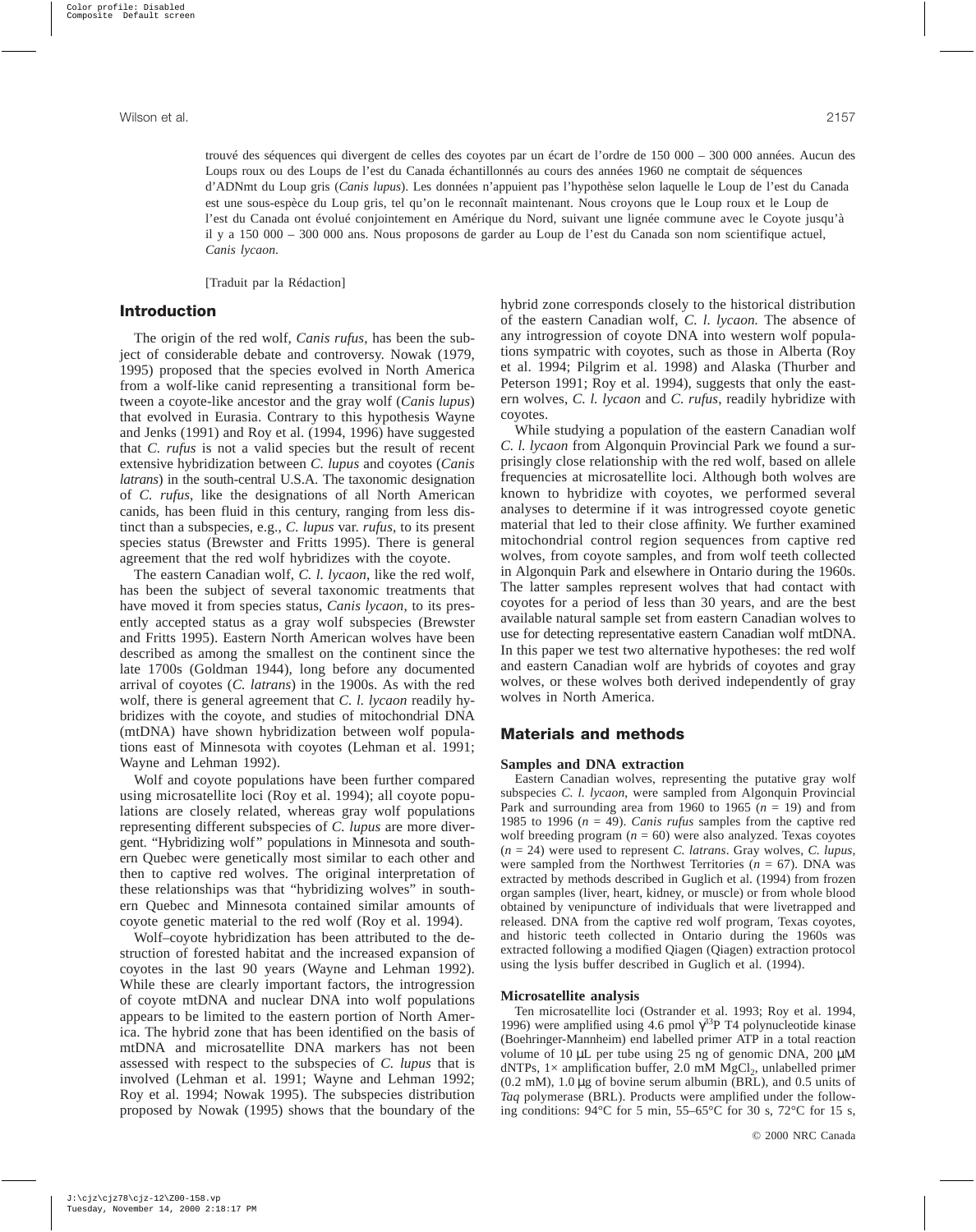1 cycle; 94°C for 15 s, 55°C for 30 s, 72°C for 15 s, 30 cycles; 94°C for 15 s, 55°C for 30 s, 72°C for 2 min, 1 cycle. Products were then mixed with an equal volume of formamide loading buffer and heated at 95°C for 5 min before loading onto a 6% sequencing gel containing 50% (w/v) urea. A control sequencing reaction of phage M13 DNA was run adjacent to the samples to produce size markers for the microsatellite alleles.

#### **Control-region sequencing and sequence analysis**

The following primers were used to amplify the control region of the mitochondrial DNA:

Primer 1: 5′-GAAGCTCTTGCTCCACCAATC-3′ (Pilgrim et al. 1998)

Primer 2: 5′-GGGCCCGGAGCGAGAAGAGGGAC-3′

The control region was amplified in a total reaction volume of 20 µL per tube using 25 ng of genomic DNA, 200 µM dNTPs,  $1 \times$ amplification buffer, 2.0 mM  $MgCl<sub>2</sub>$ , primers 1 and 2 (0.2 mM), and 0.5 units of *Taq* polymerase (BRL). Products were amplified under the following conditions: 94°C for 5 min, 55°C for 30 s, 72°C for 30 s, 1 cycle; 94°C for 30 s, 55°C for 30 s, 72°C for 30 s, 35 cycles; 94°C for 30 s, 55°C for 30 s, 72°C for 2 min, 1 cycle. Products were re-amplified and purified through QIAquick (Qiagen) for DNA sequencing using dye terminator cycle sequencing using a ABI Prism 373 DNA Sequencer (MOBIX, McMaster University).

A previously described method (Pilgrim et al. 1998) for distinguishing *C. lupus* mtDNA from that of *C. latrans* was used to identify the presence or absence of gray wolf mtDNA within the historic teeth, based on a 4 base pair (bp) difference between gray wolves and coyotes.

#### **Genetic analysis**

We analyzed allele frequencies at 8 loci among the Algonquin Park and red wolf populations and compared them with the other North American populations of wolves and coyotes (Roy et al. 1994, 1996). Microsatellite alleles were assigned on the basis of size given in Roy et al. (1996). Nei's genetic distance (1972) was calculated using the programs SEQBOOT, GENDIST, and NEIGHBOR in the computer program PHYLIP (Felsenstein 1993).

An individual index  $(I_I)$  was calculated from the DNA profile of each animal using the following equation:  $\Sigma \log(p_A/p_B)$ , where  $p_A$ and  $p_B$  are the allele frequencies of a specific allele from populations A and B, respectively. If an allele was absent from one of the populations, an allele frequency of one allele in the population (sample size) was used. This logarithm of the odds (LOD) score assesses the origin of the alleles in each animal, based on a ratio of the frequencies from two populations. If allele frequencies are similar in the two populations, then the  $I<sub>I</sub>$  values for individuals from both populations would follow a distribution around 0. An increasing positive score indicates that an individual originated from population A and a decreasing negative score indicates that an individual originated from population B.

A probability of identity (POI) measure (Paetkau and Strobeck 1994; Waser and Strobeck 1998) was also calculated to assess whether an individual's genotype was from one of two source populations. The probability of an individual's genotype using the allele frequencies of one source population is summed over all loci. The same calculations are made with respect to the second putative population. The logarithms of the two values for each individual's genotype based on the two source population's allele frequencies are plotted to produce a scatter plot in order to assess the population with which the individual has the greatest likelihood of affiliation.

A minimum spanning tree was generated on the basis of data provided by the program MINSPNET (Excoffier et al. 1992). The phylogenetic relationships of canid mtDNA haplotypes were generated using a neighbor-joining tree with sequence divergence using the program MEGA (Molecular Evolutionary Genetic Analysis 1.01, S. Kumar, K. Tamura, N. Nei, Pennsylvania State University, University Park, 1993).

### **Results**

The neighbor-joining analysis of genetic distances showed an unexpectedly close relationship among Algonquin Park animals, the red wolf, Minnesota wolves, and southern Quebec wolves (Fig. 1). To evaluate whether this was because "hybridizing wolves" in southern Quebec and Minnesota contain similar amounts of coyote genetic material to the red wolf (Roy et al. 1994), we determined DNA profiles of captive red wolves and other populations of gray wolves and Texas coyotes. The same relationship between eastern Canadian wolves and captive red wolves was observed when they were compared with gray wolves and Texas coyotes (Fig. 2). In this comparison, the interpretation that eastern Canadian wolves and red wolves share similar levels of coyote introgression did not seem consistent with the genetic distance between red wolves and Texas coyotes, which were the geographically closest coyote source population for the red wolf. The genetic similarity between red wolves and eastern Canadian wolves was not heavily influenced by the introgression of coyote genetic material: alleles that were prevalent in Texas and other coyote populations (Roy et al. 1994) were absent or present at very low frequency in red wolves (Table 1).

We determined the distribution of POI (Fig. 3A) and  $I<sub>I</sub>$ values (Fig. 3B) for the captive red wolves, using allele frequencies from the Algonquin Park population, representing the eastern Canadian wolf, and from the Texas coyote population. The majority of captive red wolves overlapped the distribution of the eastern Canadian wolf population in both assignment tests. If coyote genetic material resulted in apparent similarity of these wolves, we would have expected the red wolf to fall within or closer to the distribution of its geographic neighbors, the Texas coyote population, and not that of the geographically distant population of eastern Canadian wolves in Algonquin Park.

We further assessed the eastern Canadian wolves and captive red wolves in the context of the gray wolf, using  $I_I$  and POI values with allele frequencies from the eastern Canadian wolves in Algonquin Park and a gray wolf population from the Northwest Territories. The estimated POI values indicated that eastern Canadian wolves and red wolves cluster together and distinctly from both gray wolves and Texas coyotes (Fig. 4A). The  $I<sub>I</sub>$  values from two comparisons (Algonquin Park wolves versus Texas coyotes and Algonquin Park wolves versus Northwest Territories wolves) were plotted (Fig. 4B). Eastern Canadian wolves and red wolves clustered together and away from gray wolves in both  $I<sub>I</sub>$ comparisons, and the two wolves grouped closer to coyotes in the Algonquin Park/Northwest Territories comparison. Algonquin Park wolves and red wolves clustering away from the distribution of gray wolves in both assignment tests, suggested the presence of little or no gray wolf (*C. lupus*) genetic material in these populations. This finding is inconsistent with the eastern Canadian wolf representing a subspecies of the gray wolf, *C. lupus*, and inconsistent with the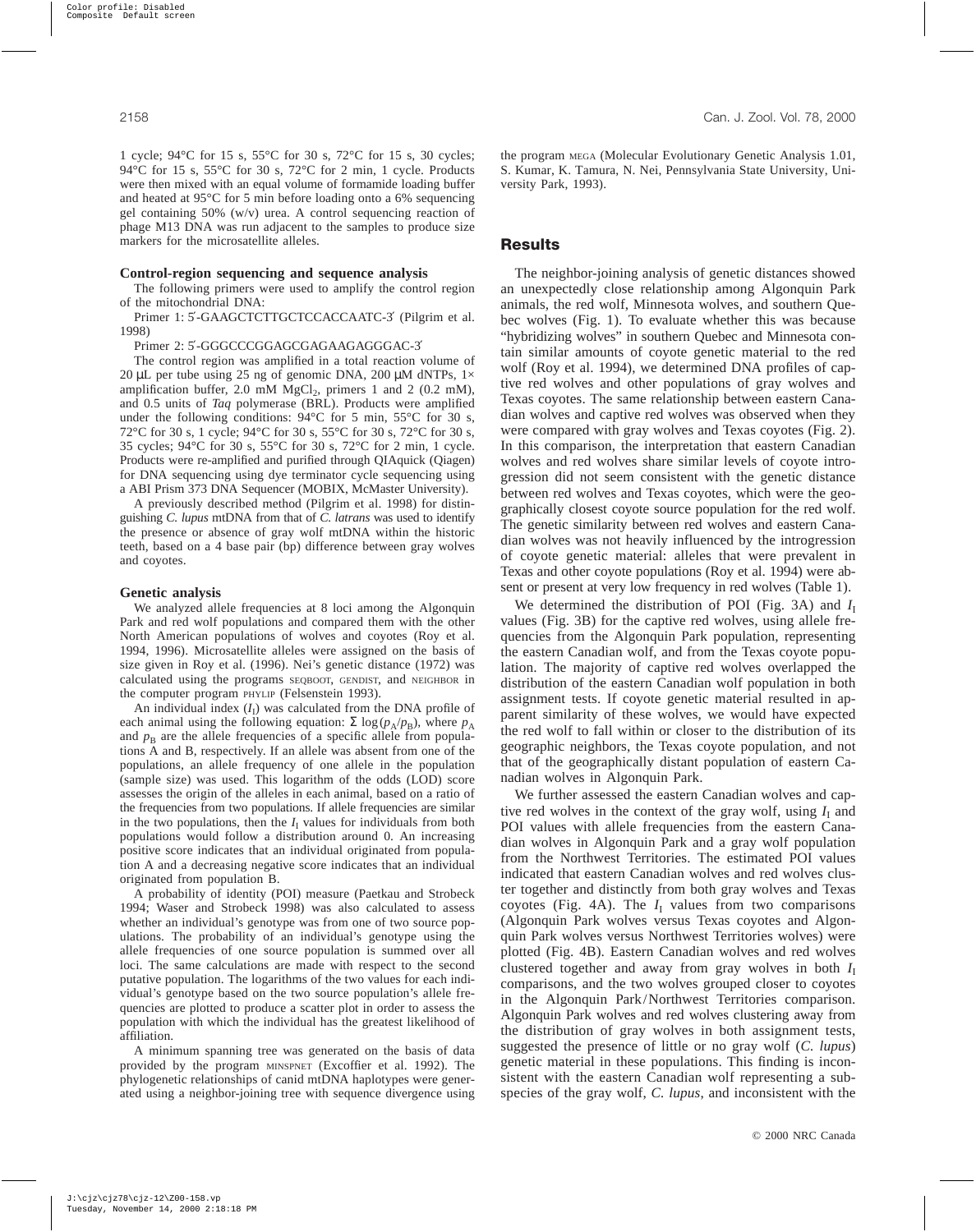- Jackal

**Fig. 1.** Neighbor-joining tree of Nei's genetic distances for allele frequencies from eight microsatellite loci. With the exception of the Algonquin Provincial Park population, the allele frequencies are from Roy et al. (1994, 1996). Two of 10 dinucleotide microsatellite loci, cxx 344 and cxx 213, from Roy et al. (1994, 1996) were excluded, based on our observation of the presence of 1 bp allele differences not found previously. Because of the number of alleles that differed by 1 bp at these two loci, we excluded them from the analysis. Bootstrap values are provided for nodes that were observed in greater than 50% of 1000 bootstrapped data sets. From the 1000 bootstrap resamplings of the data, Algonquin Park and captive red wolves were grouped together in 72.4% of trees.



gray wolf making a significant contribution to the formation of the red wolf.

Given the apparent absence of gray wolf genetic material, we examined mitochondrial control region sequences from the captive red wolves, from teeth collected in Algonquin Park and elsewhere in Ontario during the 1960s, and from Texas coyotes. Historic Ontario wolves had approximately 30 years of contact with coyotes and represent the best available natural sample set of the eastern Canadian wolf. We found no gray wolf control region sequences in any red wolf or any historic samples collected in Algonquin Park (*n* = 19), which is consistent with the microsatellite assignment tests. However, we identified one haplotype (C1) in the animals from Algonquin Park and surrounding area that were not found in coyotes and the sequences of which were divergent from those in coyotes (Fig. 5A). Among the red wolf samples, we identified a distinct haplotype (C2) not found in coyotes. A third haplotype (C3) was observed in a wolf from Manitoba that grouped with the historic eastern Canadian wolf haplotypes. Phylogenetic analyses grouped the eastern Canadian wolf and red wolf haplotypes (C1–C2) and C3 haplotypes away from the coyote haplotypes in a neighborjoining analysis (Fig. 5B).

The historic Algonquin Park samples contained the C1

haplotype in 7 of 13 animals from which we were able to obtain control region sequences, and 9 of 12 red wolves contained the C2 haplotype.

The presence of the related C1 and C2 sequences in the geographically separated red wolves and eastern Canadian wolves but not in the Texas coyotes is consistent with a common origin of these two wolves. The remaining samples in this population contained coyote mtDNA sequences, confirming that some level of hybridization has also occurred.

The sequence divergence between the haplotypes observed in the eastern Canadian wolf and red wolf haplotype was 2.1%. The intraspecific sequence divergence for coyotes (*C. latrans*) was 1.7%. Comparisons indicated 3.2 % sequence divergence between the eastern Canadian wolf sequence (C1) and coyote sequences and 2.3 % sequence divergence between the red wolf (C2) and coyote haplotypes. The sequence divergence was approximately 8.0% between gray wolf (*C. lupus*) mtDNA and the haplotypes found in eastern Canadian wolves and red wolves, and 10.0% between gray wolf and coyote haplotypes. The sequence difference observed between eastern Canadian wolf sequences and coyote sequences is consistent with a separation of 150 000 – 300 000 years, using a divergence rate of 1–2% per 100 000 years for the mammalian control region (Stewart and Baker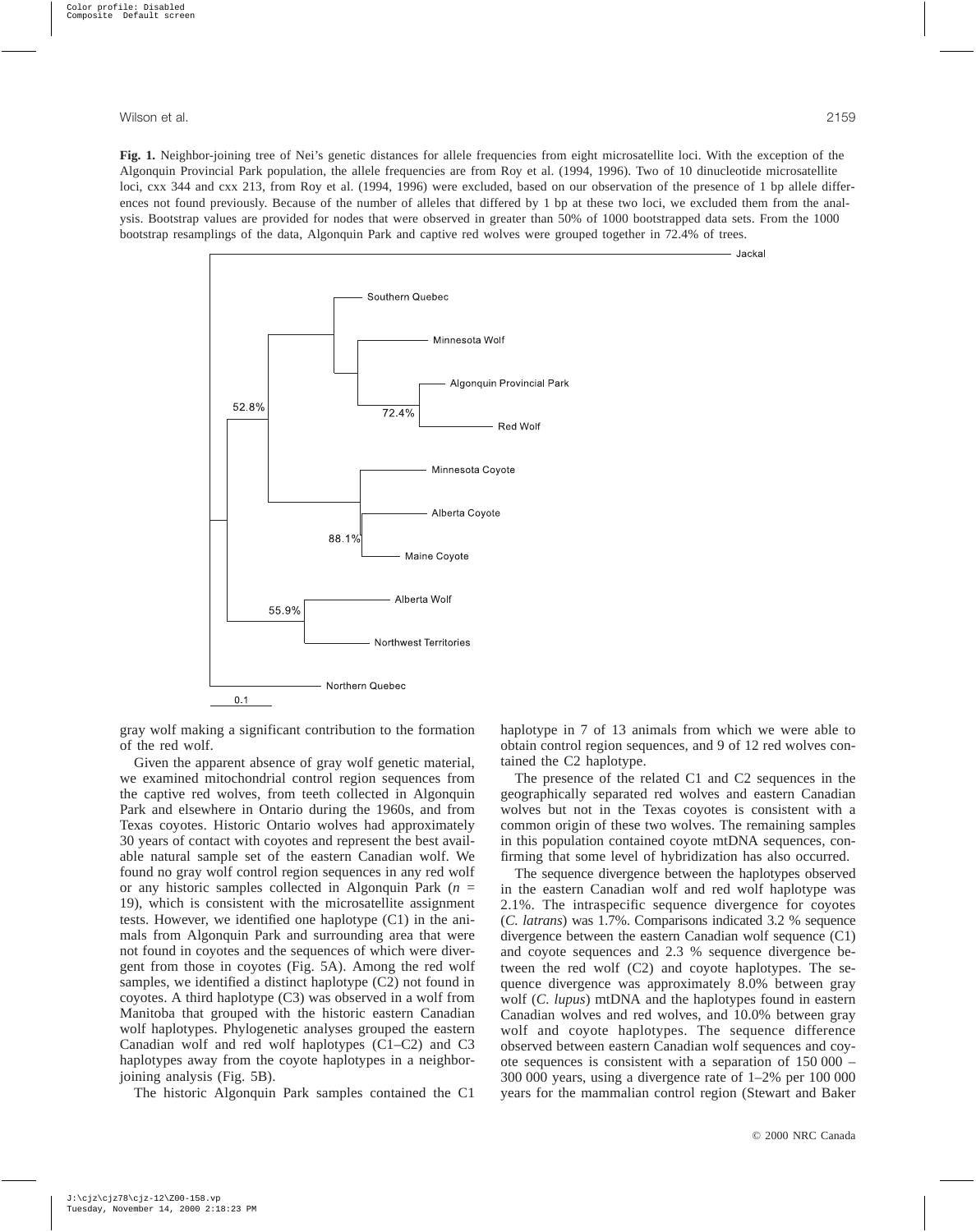**Fig. 2.** Neighbor-joining tree of Nei's genetic distances (1972) for allele frequencies from 8 microsatellite loci for eastern Canadian wolves, gray wolf populations, and a Texas coyote population. Bootstrap values are provided for nodes that were observed in greater than 50% of 1000 bootstrapped data sets. From the 1000 bootstraps resampling the data, the Algonquin Park and captive red wolf populations were grouped together in 67.8% of trees. The neighbor-joining tree gave an approximation of the genetic relationships among these populations, and alternative topologies are possible.



**Table 1.** Alleles prevalent in Texas coyotes and other coyote populations that are absent or present at low frequency among captive red wolves.

|           |        |              | Red wolf        |            |
|-----------|--------|--------------|-----------------|------------|
| Locus     | Allele | Texas coyote | Roy et al. 1996 | This study |
| $CxX$ 225 | B      | 0.239        | 0.000           | 0.000      |
| $CxX$ 225 | C      | 0.500        | 0.109           | 0.050      |
| Cxx 109   | C      | 0.395        | 0.000           | 0.050      |
| $CxX$ 172 |        | 0.167        | 0.067           | 0.000      |
| $CxX$ 250 |        | 0.348        | 0.016           | 0.050      |
| $CxX$ 123 |        | 0.146        | 0.000           | 0.000      |
| $CxX$ 123 |        | 0.104        | 0.000           | 0.000      |

**Note:** Loci and allele designations were described previously (Roy et al. 1996).

1994), and is consistent with the 1–2 million year divergence between gray wolves and coyotes (Kurten and Anderson 1980; Wayne 1993; Vila et al. 1997).

## **Discussion**

The similarity between the eastern Canadian wolf and the red wolf has been noted previously and both wolves were described as small eastern wolves long before the eastward expansion of coyotes occurred (Brewster and Fritts 1995).

Neighbor-joining analysis of Nei's genetic distances using previously published data (Roy et al. 1994, 1996) and additional data we obtained from captive red wolf, other gray wolf, and coyote populations again grouped the eastern Canadian wolf population and captive red wolf samples. One interpretation of this relationship was that "hybridizing wolves" in Algonquin Park, southern Quebec, and Minnesota contained similar amounts of coyote genetic material to the red wolf (Roy et al. 1994). This interpretation did not seem consistent with the genetic distance between the red wolf and the Texas coyotes, which was the coyote source population closest to the red wolf. The absence of common coyote alleles in eastern Canadian wolves in Algonquin Park and the red wolf samples suggests that the close relationship observed between these two wolf populations was the result of a common wolf genetic origin. The application of assignment tests,  $I_I$  values, and POI values further supports the hypothesis that non-coyote-derived parts of the genome are responsible for the similarity between the red wolf and the eastern Canadian wolf.

The presence of distinct control region haplotypes within the eastern Canadian wolves from the historic Algonquin Park population, and the fact that captive red wolves clustered closer to coyotes than to gray wolves, support the evolution of the eastern wolves independently of the gray wolf. These data indicate that like the nuclear microsatellite DNA,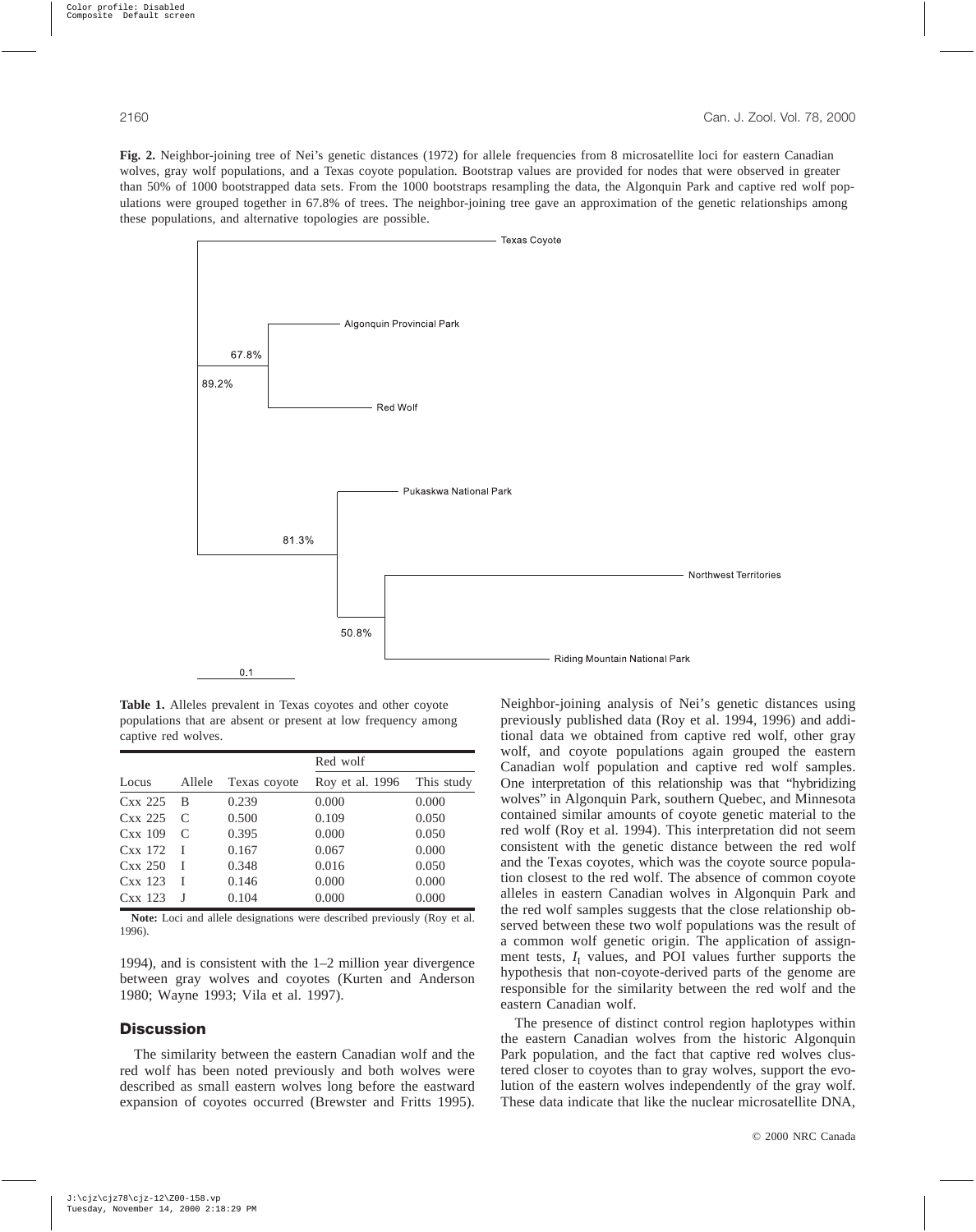**Fig. 3.** (A) Log-likelihood individual indices  $(I_1)$  from captive red wolves  $(n = 60)$  and canids from Algonquin Park  $(n = 49)$  and Texas ( $n = 22$ ). The  $I<sub>I</sub>$  value was calculated for each individual animal DNA profile at 8 microsatellite loci, using the allele frequencies from the Algonquin Park population and the Texas coyote population, respectively. (B) A plot of the log probability of identity (POI) values for captive red wolves ( $n = 60$ ) and Algonquin Park ( $n = 49$ ) and Texas ( $n = 22$ ) wolves, using the allele frequencies from the Algonquin Park population and the Texas coyote population, respectively.

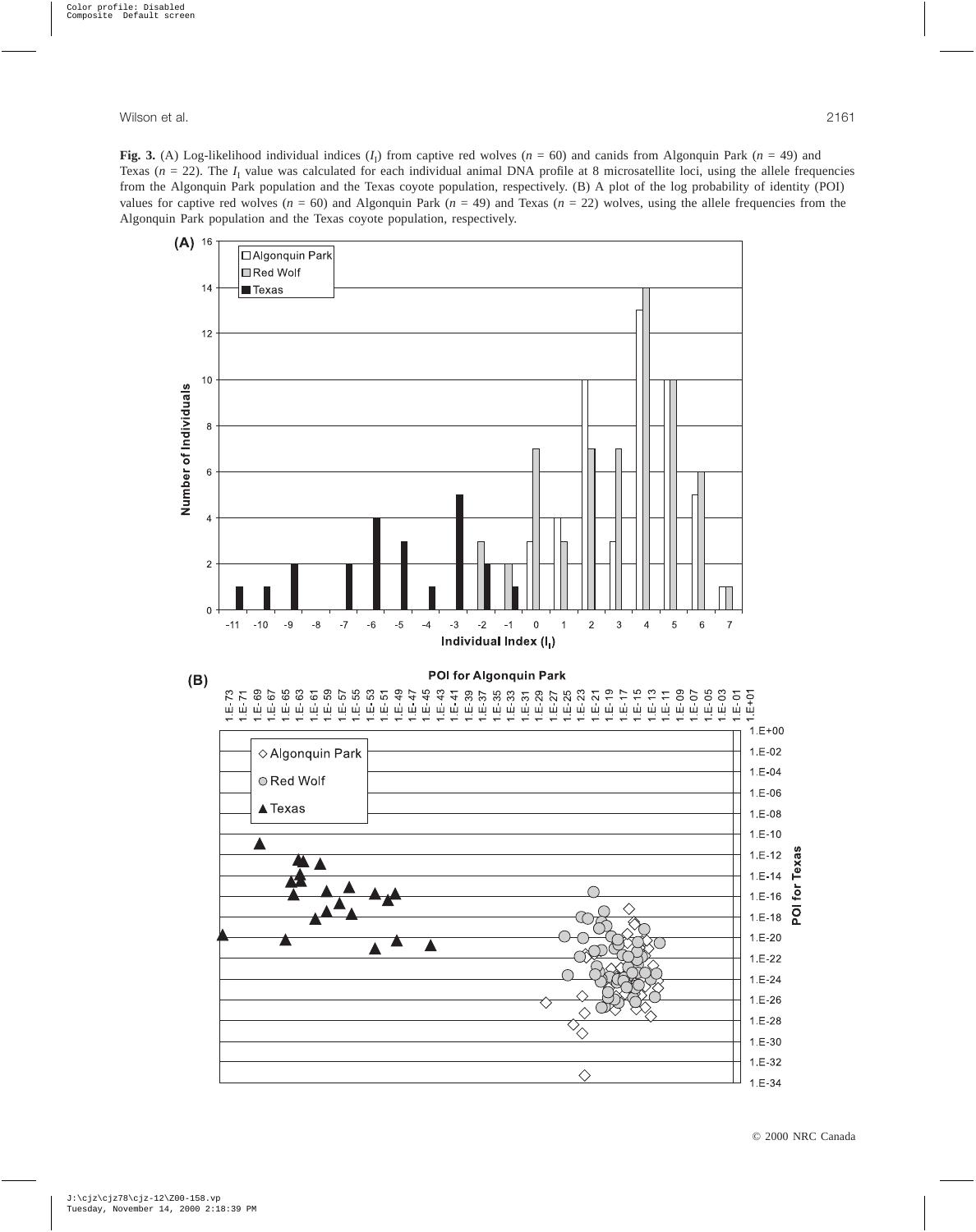**Fig. 4.** (A) Plot of log-likelihood  $I_1$  values for captive red wolves ( $n = 60$ ) and Algonquin Park ( $n = 49$ ), Northwest Territories (N.W.T.) ( $n = 67$ ), and Texas ( $n = 20$ ) wolves. The  $I<sub>I</sub>$  value was calculated for each individual animal DNA profile at 8 microsatellite loci, using the allele frequencies from the N.W.T. wolf population and the Texas coyote population, respectively. (B) A plot of the log of POI values from captive red wolves  $(n = 60)$  and Algonquin Park  $(n = 49)$ , Northwest Territories  $(n = 67)$ , and Texas  $(n = 22)$ wolves, using the allele frequencies from the Algonquin Park population and the N.W.T. population, respectively.



POI for Algonquin Parks



© 2000 NRC Canada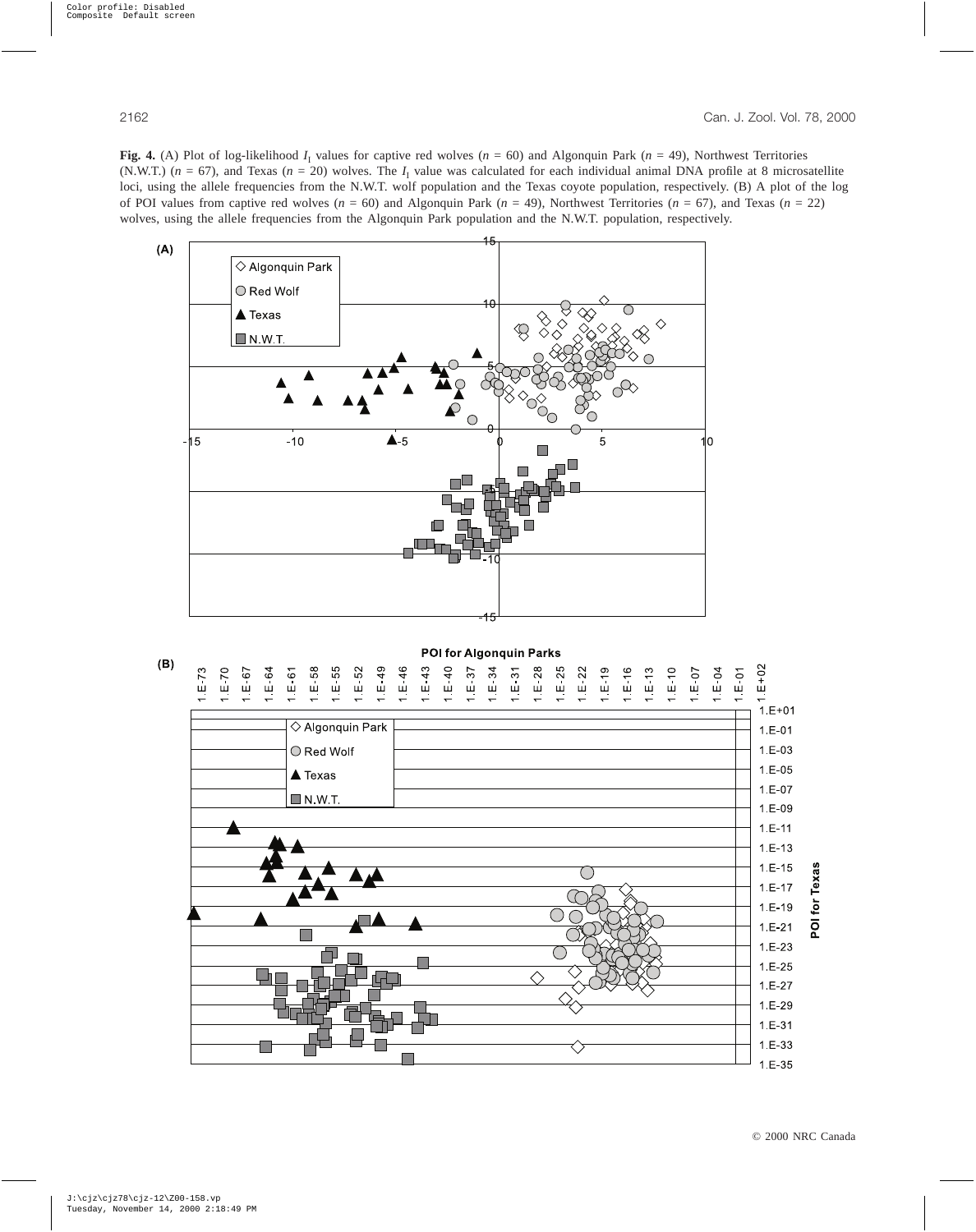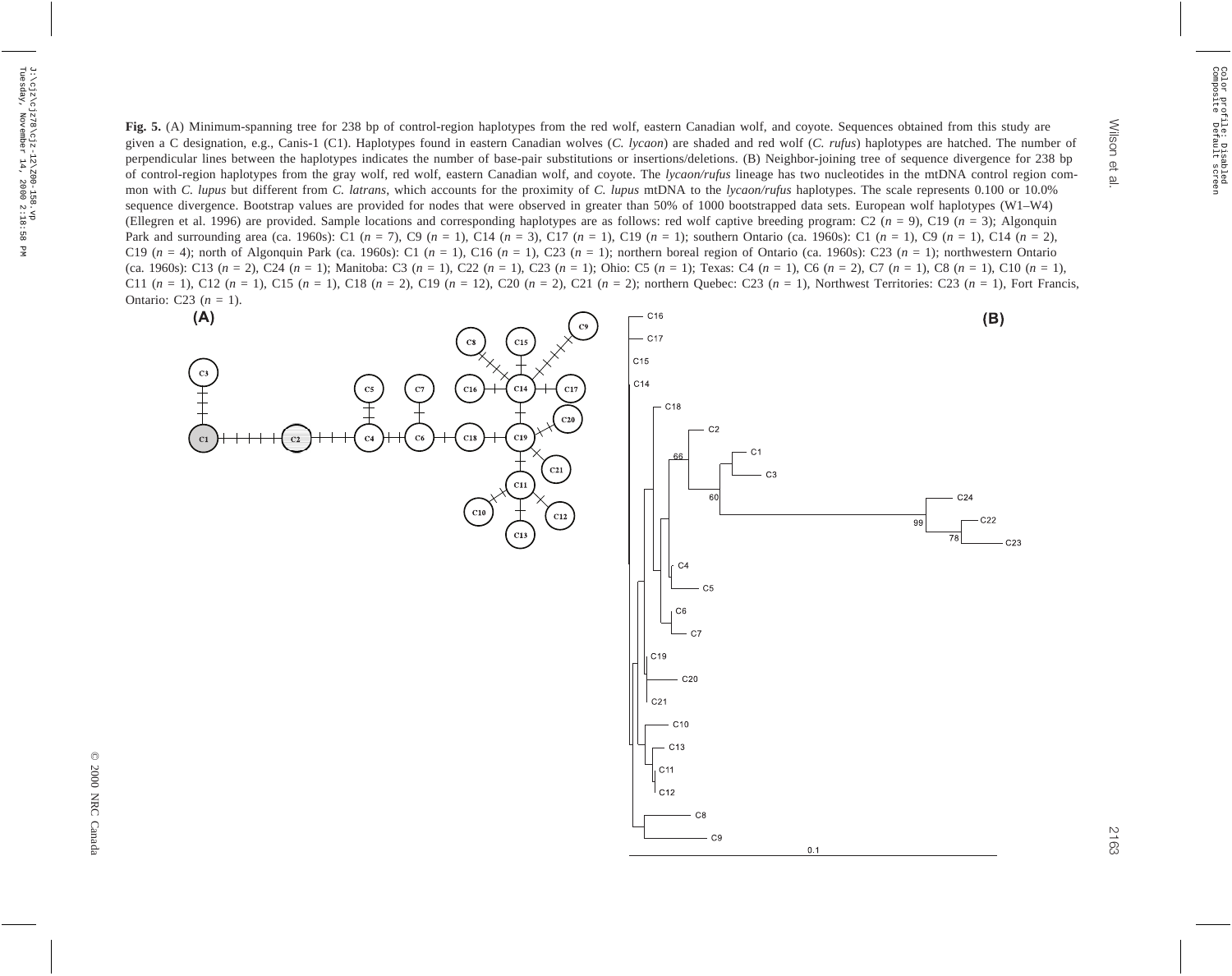**Fig. 6.** A model of the evolution of North American wolves. The progenitor of *C. lupus*, *C. lycaon*, and *C. latrans* is indicated at the top. It is generally accepted that divergence from this ancestor occurred 1–2 million years ago (YA), when the progenitor of *C. lupus* migrated to Eurasia. The North American species diverged 150 000 – 300 000 years ago into the eastern Canadian wolf/red wolf (*C. lycaon*) and the coyote (*C. latrans*). Recently, *C. lycaon* and *C. latrans* have come into contact and have subsequently hybridized. The Eurasia-evolved *C. lupus* returned to North America within the Pleistocene.



the mtDNA of the eastern Canadian wolf and red wolf is not of gray wolf origin but is similar to that of coyotes because of their relatively recent divergence from a common ancestor. It is unlikely that the eastern Canadian wolf mtDNA haplotypes obtained from the early 1960s samples represent the total introgression of coyote mtDNA, as the Algonquin Park population would have had only 30 years of contact with the expanding coyote population, and would require the replacement of gray wolf (*C. lupus*) mtDNA.

The coyote has been identified as the canid species that evolved in the New World (Nowak 1979; Wayne 1993). Our data indicate that the North American canid mtDNA lineage diverged into (1) the red wolf and eastern Canadian wolf and (2) the coyote. We propose a model (Fig. 6) in which these two lineages diverged within the late Pleistocene, 150 000 – 300 000 years ago, and came into contact during postsettlement time as a result of extensive habitat alteration. Further, North American wolves and coyotes evolved independently of the gray wolf, *C. lupus*, which evolved in Eurasia 1–2 million years ago. We suggest that the eastern North American wolf adapted to catching prey such as whitetailed deer within a forested habitat and the western coyote adapted to arid regions and smaller prey. The red wolf mtDNA haplotype, while showing sequence similarity to eastern Canadian wolf mtDNA, is less divergent from coyote mtDNA and this may reflect continued contact with coyotes.

Several lines of evidence support a common origin for the red wolf and eastern Canadian wolf: (1) the historic range of the eastern Canadian wolf overlaps that of the present-day red wolf, and both would have existed in southern refugia during the Pleistocene (Nowak 1979; Brewster and Fritts 1995); (2) Pleistocene fossils suggest that a small wolf inhabited eastern North America (Nowak 1995); (3) species that evolved in the New World and diverged only 150 000 – 300 000 years ago are more likely to have hybridized with each other than with the gray wolf. The lack of introgression of coyote DNA into western gray wolves and even Mexican gray wolves, *C. l. baileyi* (Lehman et al. 1991; Garcia-Moreno et al. 1996; Roy et al. 1996), populations sympatric with coyotes, suggests that eastern Canadian wolves and red wolves are the only wolves that hybridize readily with coyotes. The fact that the Mexican wolf shows no hybridization with coyotes suggests that the smaller size of the eastern wolves is not the reason for their hybridization with coyotes.

The predisposition of the eastern North American wolves to hybridize with coyotes may represent an evolutionary characteristic unique to these wolves, and suggests that the red wolf (*C. rufus*) and the eastern Canadian wolf (*C. l. lycaon*) have a common origin. Several additional lines of evidence are consistent with the hypothesis of a common origin for these wolves. Comparisons of skull morphology indicate similarities between *C. rufus* and *C. l. lycaon* (Lawrence and Bossert 1967, 1975; Nowak 1979, 1995). Algonquin Park wolves were previously described as a remnant red wolf population, classified at the time as *Canis niger* (Stanfield 1970). A common origin has also been suggested by Mech (1971), who stated "if the red wolf is a hybrid between the wolf and coyote, it would be this sub-species (*C. l. lycaon*) of wolf that is involved."

The only evidence contrary to the hypothesis of a North American-evolved wolf is the apparent presence of gray wolf (*C. lupus*) mtDNA haplotypes within 6 red wolf samples collected from the southeastern U.S.A. and samples from the northwestern Great Lakes region. *Canis lupus* mtDNA haplotypes were identified in 3/6 (Wayne and Jenks 1991) and 3/11 pre-1940s (Roy et al. 1996) red wolves from the histor-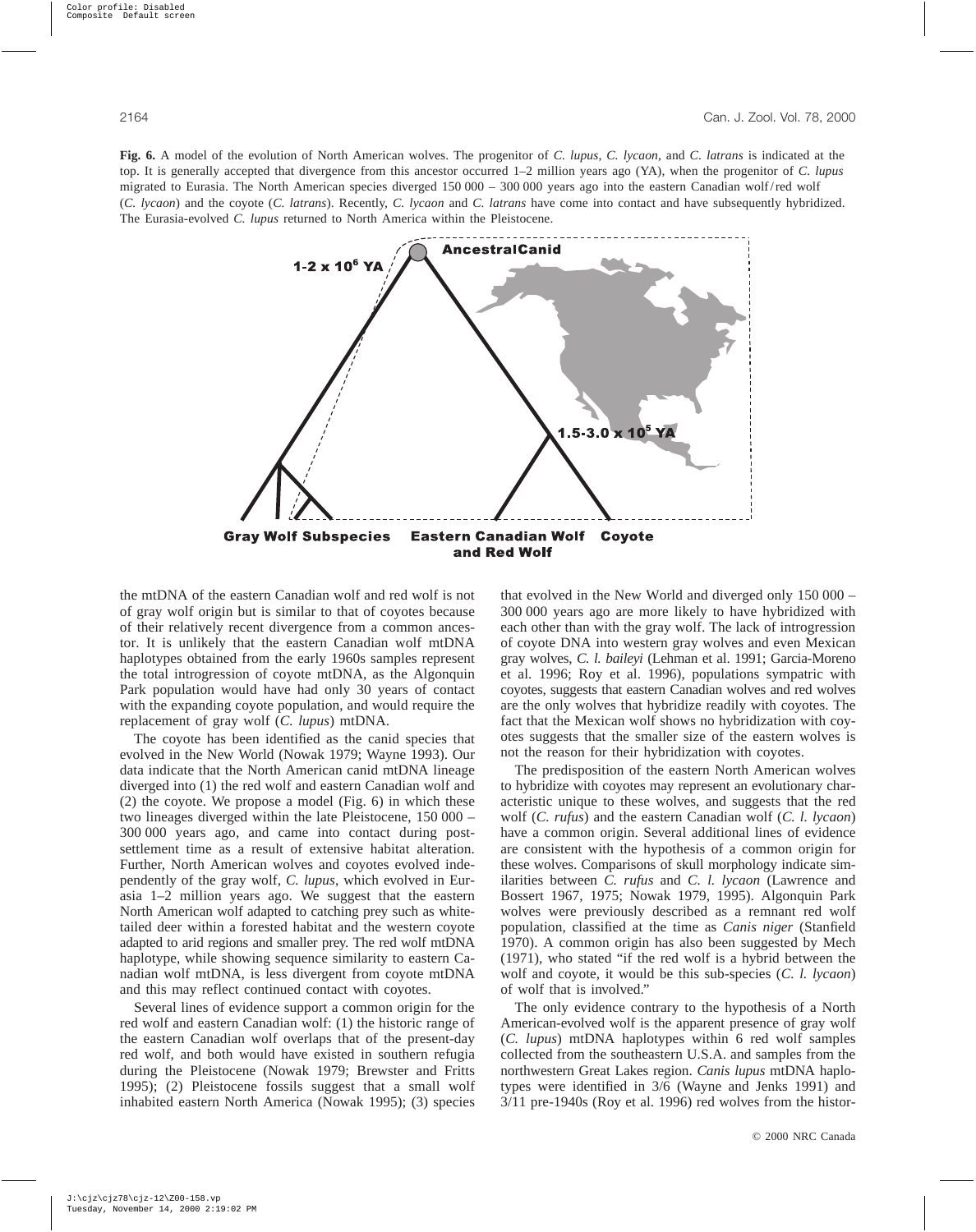ical range of *C. rufus*. We question whether these 6 samples were red wolves, as the historic range of *C. rufus* has been identified as overlapping the distribution of the gray wolf subspecies *C. l. nubilus* (Caire et al. 1989; Schwartz and Schwartz 1991) and a Texas range of *C. l. baileyi* (Nowak et al. 1995). Gray wolf mtDNA was also found in 16% of the 77 previously analyzed animals (Wayne and Jenks 1991) from the region where they were selected for the breeding program. Strict morphological criteria were used to classify the animals as red wolf, coyote, or red wolf – coyote hybrid, and 44 were selected. Subsequent selection of the most representative red wolf types provided 17 animals that were used as founders. We suggest that the 12 animals with gray wolf mitochondrial DNA from the original 77 may have been of *C. l. nubilus*, *C. l. baileyi*, or *C. l. familiaris* origin.

Wayne et al. (1998) stated that "genetically, the historic and recent red wolves were extremely similar suggesting they were derived from a single gene pool," which implies that these samples accurately represent red wolves. Nowak and Federoff (1998) expressed concern about the focus on samples for genetic analyses collected from the historic southcentral range and not the eastern range of the red wolf. We agree that this is a problem, but not for the same reason. Including samples from this region that may represent the sympatric or intergraded forms that include gray wolf and hybrid samples within the "red wolf" samples. Although there are distinct morphological differences between the red wolf and the Plains wolf (*C. l. nubilus*), there is morphologic overlap between these two species (Lawrence and Bossert 1967, 1975; Nowak 1979, 1995) and pelage color is too variable for specific identification. Therefore, identifying individual specimens solely on the basis of morphology is questionable and a rigorous assessment of samples should be applied in characterizing wolves.

The problem of sympatric ranges of wolf and coyote species also exists in the western Great Lakes region. Northwestern Ontario and Minnesota contain the ranges of eastern Canadian wolves, Plains wolves (*C. l. nubilus*), and coyotes (*C. latrans*). Although the current subspecies distribution of *C. lupus* does not include the eastern Canadian wolf in this region (Nowak 1995), other assessments did (Nowak 1979; Brewster and Fritts 1995), and the presence of a divergent eastern Canadian wolf mtDNA haplotype in Manitoba (C4) supports an extended western range. A number of wolves from the Great Lakes region may have been previously identified with a *lycaon/rufus* haplotype, although the resolution of the restriction fragment length polymorphism and cytochrome *b* markers (Lehman et al. 1991; Roy et al. 1996) would not have resolved it from other coyote haplotypes. Northwestern Ontario, Isle Royale, Minnesota, and Manitoba animals contained coyote mtDNA haplotypes not found in extant coyote populations. The original interpretation was that several waves of coyotes expanded into this region and hybridized, then the local coyote population became extinct (Wayne and Lehman 1992); this seems inconsistent with a large panmictic North American coyote population (Roy et al. 1994). These haplotypes are potentially in the same group as the *lycaon/rufus* lineage. Similarly, a coyote-like haplotype, which was diagnostic of the red wolf breeding program and not coyotes, was found in 23/30 of the initial animals (Wayne and Jenks 1991).

In summary, much of the debate between Nowak and Wayne concerning the red wolf has focused on the presence of coyote genetic material in red wolves (Nowak 1992; Wayne et al. 1992, 1998; Nowak and Federoff 1998). However, the main issue stems from the claim that gray wolf mtDNA occurs in red wolves and eastern Canadian wolves. It is generally accepted that the gray wolf, *C. lupus*, evolved in Eurasia (Nowak 1979; Wayne 1993; Vila et al. 1997). Nowak has proposed that a coyote-like progenitor originating in North America diverged on two continents, evolving independently into the red wolf and the gray wolf. If a wolf evolved in North America, its mtDNA should be more similar to that of coyotes, *C. latrans*, than to that of gray wolves, *C. lupus*, and this was observed in historic eastern Canadian wolves and in the captive red wolf program. Wayne's hypothesis is that gray wolves and coyotes hybridized to form the red wolf. The support for this hypothesis was the absence in red wolves of distinct genetic markers not found in coyotes or gray wolves. We have identified a group of mtDNA control region sequences more closely related to those of coyotes than those of gray wolves that are specific to the red wolf and eastern Canadian wolf (Fig. 5). The mtDNA data support the microsatellite data that indicate a close relationship between the red wolf, *C. rufus*, and eastern Canadian wolf, *C. l. lycaon*. Furthermore, the absence of gray wolf mtDNA and the distribution of assignment test scores away from the gray wolf distribution in captive red wolves and eastern Canadian wolves support the evolution of a small North American wolf independently of the gray wolf. The data presented lead to the formal rejection of the hypothesis that the red wolf and eastern Canadian wolf are hybrids of coyotes and gray wolves. Furthermore, we also reject the hypothesis that the eastern Canadian wolf is a subspecies of the gray wolf. At present the red wolf exists as the species *C. rufus*; however, based on historical taxonomic classifications, the eastern North American wolves would require the classification *C. lycaon* (Brewster and Fritts 1995).

Assuming that the proposed taxonomic revision is accepted, our findings have broader biological, ecological, and conservation implications. The present range of the North Americanevolved eastern Canadian wolf likely includes northwestern Ontario, Minnesota, and Manitoba. These areas may contain two different species of wolves, the eastern Canadian wolf and the gray wolf, and the extent to which these two wolves might interbreed is presently unclear. What is now considered a single population of gray wolves may be two sympatric species or hybrid canids. We are presently examining the amount of interbreeding between *C. lupus* and *C. lycaon*. Conservation of wolves in North America depends on an assessment of population sizes and this can only be made when the species are clearly identified.

## **Acknowledgements**

We thank R. Nowak and C.C. Wilson for comments on the manuscript and Gary Henry and Curt Carley for discussion about the red wolf captive breeding program. We thank D. Rhoads, R.K. Wayne, and D. Smith for providing samples and R.K. Wayne for comments on an earlier version of the manuscript. We also thank B. Williams and K. Bardsley at Wyoming State University and Lyle Walton for providing